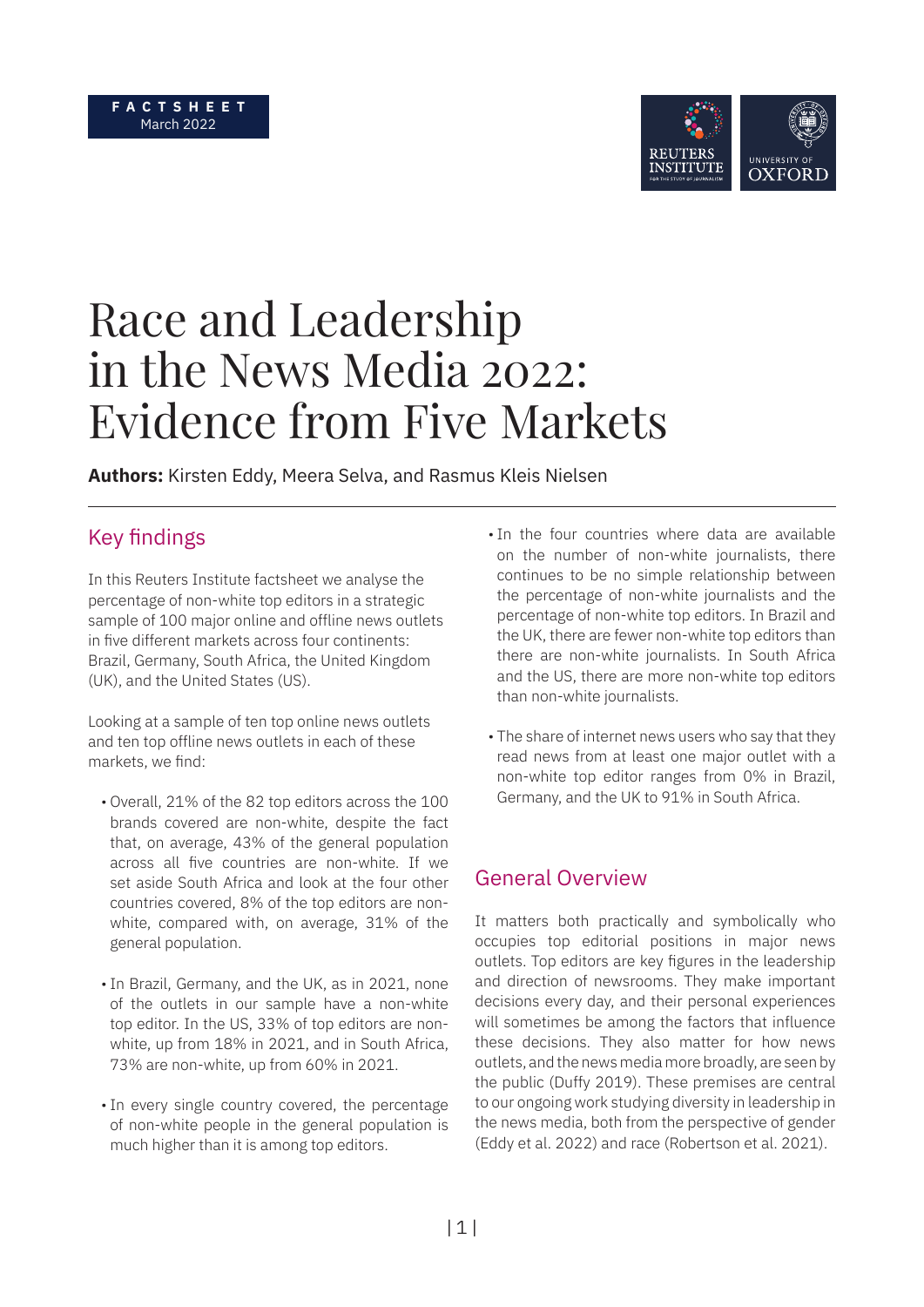We continue that work on race and leadership here, documenting the profile of top editors to assess one aspect of how the news media industry is responding to ongoing conversations about racial justice, equity, and diversity in many countries. Continued public attention to how the news media handle race and ethnicity around the world  $-$  in the UK, for instance, in the wake of Meghan Markle raising the problem of racism in the media in a high-profile interview with Oprah Winfrey, and the widely criticised initial response from the Society of Editors (which was followed by a withdrawal of the response, and the resignation of the executive who had issued it) – has fuelled discussions around prioritising diversity in the newsroom. As part of these, some journalists are highlighting that the racial and ethnic composition of newsroom management can affect diversity in hiring, retention, and promotion as well as in news content itself, influencing editorial decision-making and attention to stories and experiences that reflect the communities news organisations serve (Arboine 2020; Childers 2020). All this underlines that *who top editors are* matters.

This short factsheet adds to important research by others working on race in the news media, including studies by professional groups – for example, the American Society of News Editors diversity survey, led most recently by Meredith Clark (2019); the *Diversity in Journalism* report in the UK commissioned by the National Council for the Training of Journalists (Spilsbury 2021); and the *Diversity im deutschen Journalismus* study by Neue deutschen Medienmacher\*innen in Germany (Boytchev et al.  $2020$ ) – as well as work by a range of academics (e.g. Callison and Young 2019; Douglas 2021; Lück et al. 2020).

# Methods and Data

Continuing our work from previous years (Nielsen et al. 2020; Robertson et al. 2021), we focus on top editorial leadership positions in a strategic sample of five markets. These countries have different demographics and histories of white imperialism, colonialism, and slavery. To get an overview of similarities and differences across markets, as well as any changes in leadership, we examine the same countries in 2022 as we did last year, namely South Africa from Africa; Germany and the UK from Europe; the US from North America; and Brazil from South America. To be able to leverage available data on the journalistic profession and on news and media

use, we include five markets from those covered in *Worlds of Journalism* (Hanitzsch et al. 2019) and in the Reuters Institute *Digital News Report 2021* (Newman et al. 2021). Where it is possible, we compare our findings to data on diversity in the journalistic profession (using *Worlds of Journalism* data collected between 2012 and 2016) and in the wider population (using the most recent census and other official data). However, data are not always available and comparisons not always possible, not only because of limited research, but also because of legal restrictions on collecting and retaining certain statistics on race (for instance in Germany).

Our approach is identical to that of previous years. In each market, we focused on the top ten offline (TV, print, and radio) and online news brands in terms of weekly usage, as measured in the 2021 Reuters Institute *Digital News Report* (Newman et al. 2021). Our focus on the most widely used offline and online brands means that some important outlets with nonwhite editors are not included in the sample (in the UK, for example, the *Financial Times*, edited by Roula Khalaf, is not in the sample). Because of changes in what the most widely used brands are, and our focus on the top ten offline and online brands, there has been some turnover in the specific brands included in the analysis: 89 of the 100 brands covered in 2021 are included in the analysis again this year, with 11 new brands included.

For each brand, we identified the top editor by checking their official webpages. The data were collected in February 2022. We looked for editor-inchief or the nearest equivalent; for example, executive editor, or head of news for TV. The exact terminology varies from country to country and organisation to organisation, but in most cases it is possible to identify a single person. We refer to the individuals identified collectively as the top editors. It is important to note, of course, that this does not mean the top editor is the only person who matters or, in fact, is the most important person in terms of day-to-day editorial decision-making. We coded observations as missing in cases where both online and offline versions of the same brand share a top editor, so the analysis covers a total of 82 individuals across the 100 brands included in 2022, compared with 80 individuals in 2021. Some top editors were stepping down at or around the time of data collection, such as Phathiswa Magopeni with SABC News in South Africa. In these cases where no replacement had been announced by late February 2022, we chose to keep the outgoing top editor listed as is. We include here the top editor as of late February.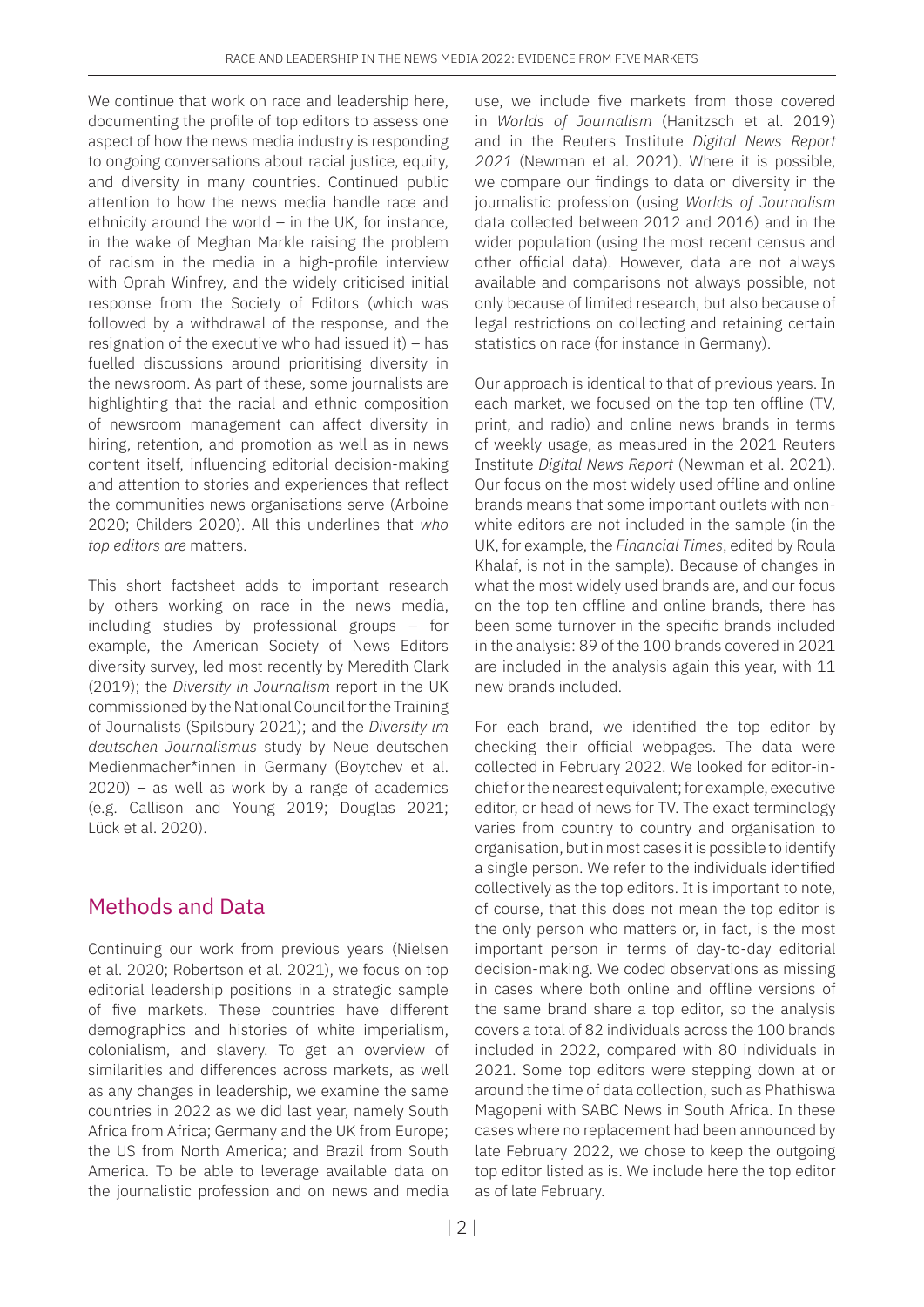The individuals identified were double-checked by journalists from the market in question, as well as by academic partners and our researchers. In some cases, we also contacted the brands or their press offices to confirm who their top editor was. Where organisations responded, we always deferred to their judgement. In a few cases, where an organisation has not responded to our query and where there is no single clearly designated editor-in-chief, or where roles and responsibilities across online and offline parts of the same outlet are unclear, we have made a judgement call as to who to code as the top editor of the outlet in question.

Following work on the representation of race in editorial positions in communications research (Chakravartty et al. 2018), we operationalised race by adopting a conceptualisation that contrasts institutionally dominant white populations and dominated non-white populations. This is the same approach we have used in previous years, and as in the past, we want to be clear: race and racial discrimination work in complex ways not always tied to skin colour, for example where it has a religious dimension. There are also dimensions of ethnicity that are not always related to conceptions of race. However, a white/non-white conceptualisation captures some important aspects of this in the countries we cover. We therefore deploy a simple and reductionist, but hopefully still illuminating and relevant, binary, and code each top editor as white or non-white. Non-white is in no way meant to suggest an identity, let alone a homogeneous group, given the great diversity and complexity of people's identities, but it provides a way to categorise otherwise very different people who come from institutionally dominated ethnic and racial groups. It helps us point to a dimension of inequality in representation at a macro level.

All individuals in the dataset were coded independently by the authors. Race and ethnicity are complicated phenomena, and so are statistics on race and ethnicity. What we present here is based on our coding of the individuals covered. Top editors may not in every instance see themselves in the same way, or always be seen by everyone else in the same way. All the numbers presented here, both from our own data collection and from secondary sources we rely on, should be seen with this in mind.

## Findings

Based on this dataset, we find that 21% of the 82 top editors across the 100 brands covered are nonwhite. This compares to 15% in 2021 and 18% in 2020. As in previous years, it is substantially below the, on average, 43% of people in the general population across all five markets who identify as non-white (based on census data and other official estimates). $1$  It is also below the average percentage of non-white journalists (21%) in the four countries where we have available data (Hanitzsch et al. 2019). Setting aside South Africa, 8% of top editors across Brazil, Germany, the UK, and the US are non-white, compared with, on average, 31% of the general population across these markets.

Looking exclusively at the 89 brands we covered in both 2021 and 2022, 22% of the top editors are nonwhite in 2022, compared with 17% in 2021. This reflects the fact that there has been some turnover among the top editors. Among the 16 new top editors identified and coded among these brands, six are non-white: three from South Africa, and three from the United States. (In the United States, there is now gender equity of non-white top leadership, with 50% men and 50% women among all non-white top editors coded in the sample – an important aspect due to the need to consider intersectional issues of structural inequality: Jackson et al. 2020).

<span id="page-2-0"></span><sup>&</sup>lt;sup>1</sup> For information about the general population, we have relied on official data where possible, namely 2018 population data from the Brazilian Institute of Geography and Statistics, the 2019 mini-census in Germany, 2020 population estimates from Statistics South Africa, 2019 population estimates from the UK's Office for National Statistics, and 2020 US Census data. Race does not have the same history or work the same way in all these countries, a complexity we set aside here to enable cross-national comparison. German law prohibits the collection of official statistics about ethnic categories. To arrive at an approximate figure for comparison, we have aggregated census data on migrants with a Middle Eastern/Northern African/Central Asian, Sub-Saharan African, East Asian and South/Southeast Asian, and other/ unspecified/mixed background.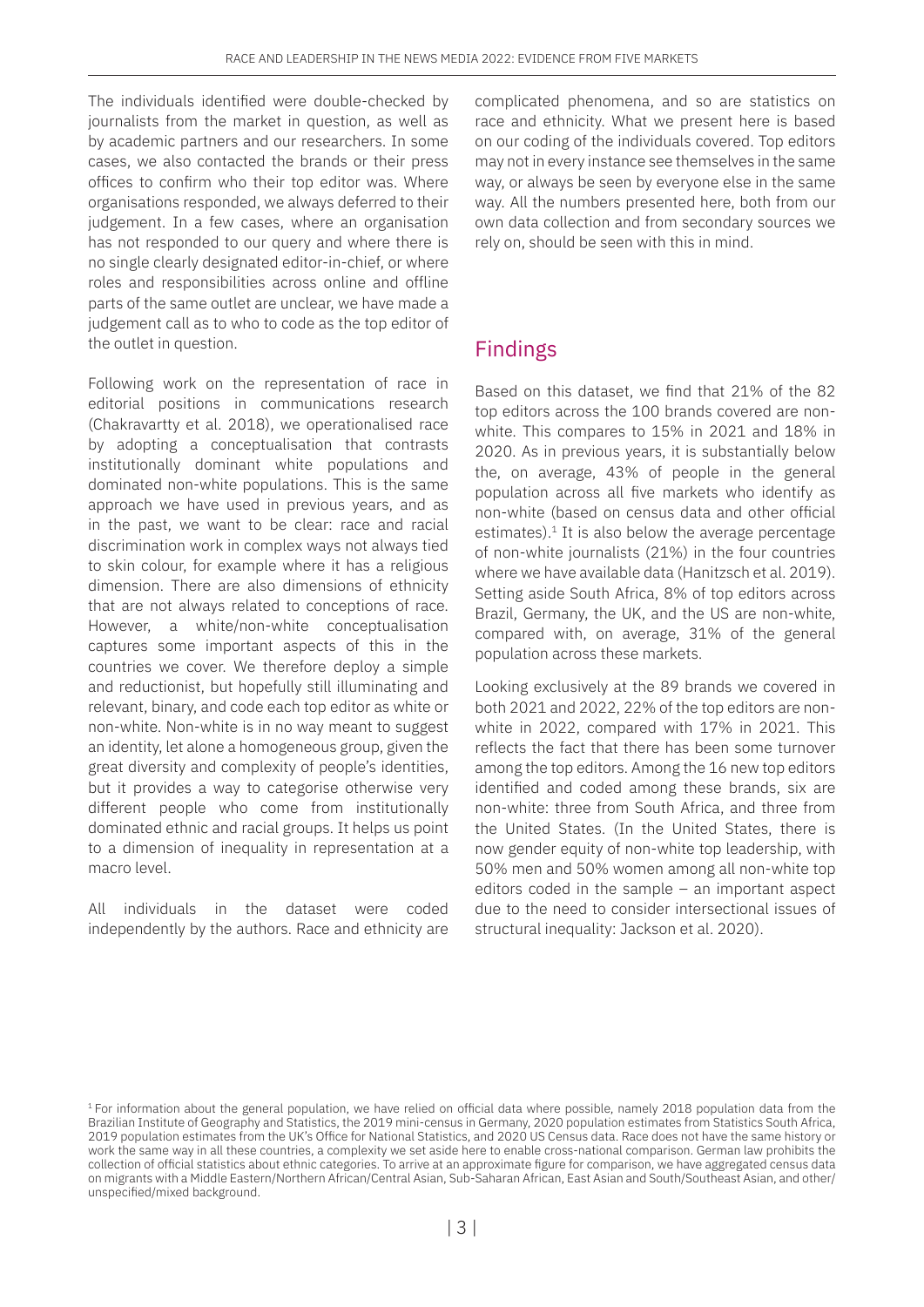As is clear from Figure 1, the percentage of non-white editors varies considerably across the five markets we cover. In Brazil, Germany, and the UK, as was the case in 2021, none of the outlets we cover has a non-white top editor. South Africa still has a majority of non-white top editors, up to 73% this year (from 60% in 2021). In the US, there are three more nonwhite top editors in our sample this year, bringing the percentage of non-white editors up to 33% (from 18% in 2021).



#### Figure 1. Percentage of non-white top editors by country

Source: Data collected by the Reuters Institute for the Study of Journalism on the ethnicity of top editors at 100 news outlets.

When we look at the relationship between the percentage of non-white people working in journalism – relying on data from *Worlds of Journalism* collected between 2012 and 2016 (Hanitzsch et al. 2019) – and the percentage of non-white top editors across four of our five markets, shown in Figure 2, we find a mixed picture, as we have in previous years. (Data on the racial identity of journalists in Germany is not available.) The UK has a small number of non-white

journalists (6%) and, again, no non-white top editors in our sample. The US also has a small number of non-white journalists (9%), but a larger percentage of non-white top editors (33%). In Brazil, despite a third of journalists being non-white (34%), there are no non-white top editors in our sample this year. South Africa stands out as an exception, with a third of journalists being non-white (34%) but 73% of top editors being non-white.

Figure 2. Percentage of non-white journalists vs. percentage of non-white top editors



Source: Data collected by the Reuters Institute for the Study of Journalism on the ethnicity of top editors at 100 news outlets. Data on journalists from the Worlds of Journalism project (2012–16). Note: Data on journalists not available in Germany.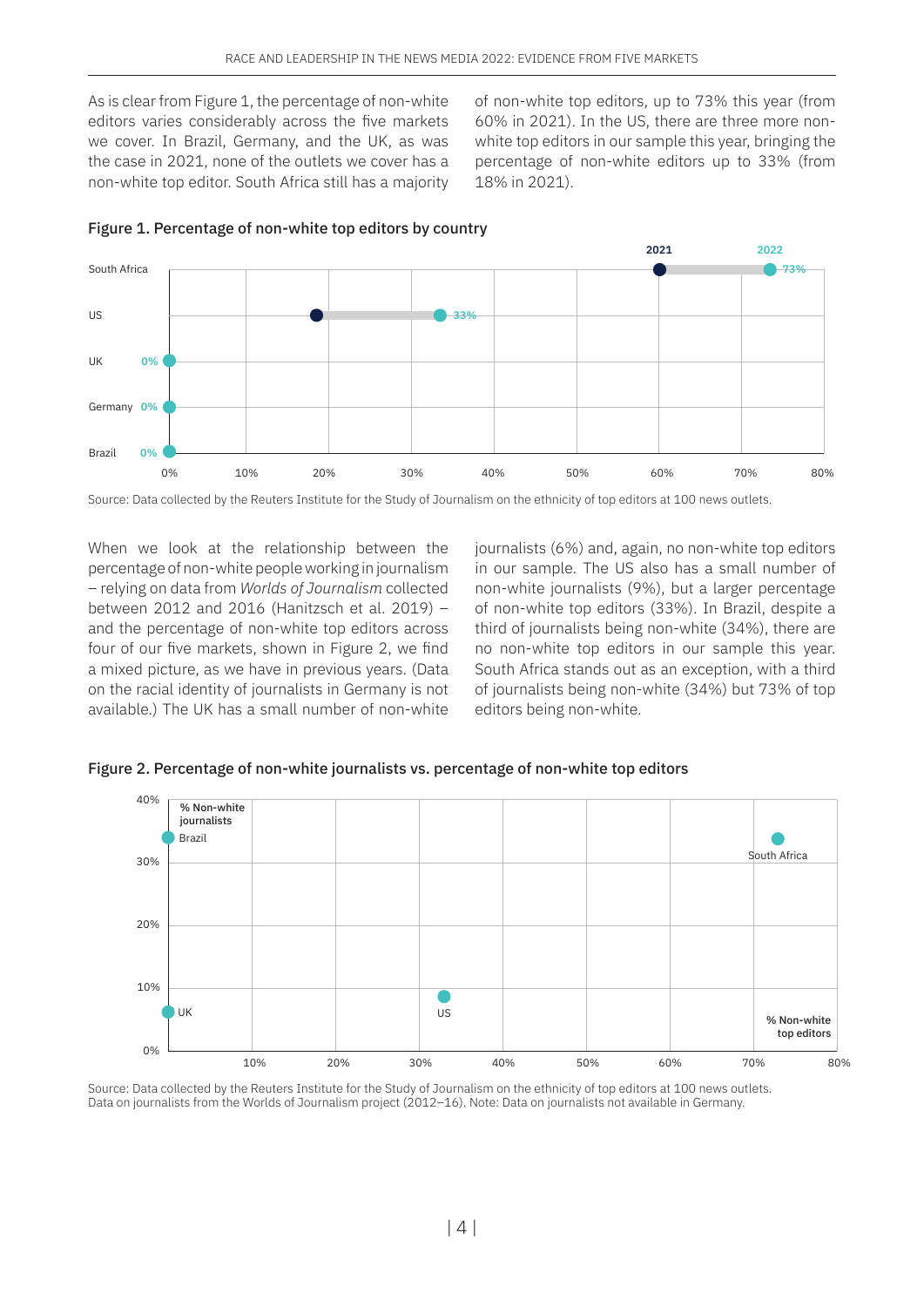In Figure 3, we plot data on the demographics of the population as a whole and the percentage of non-white top editors in each market. As in previous years, we find marked disparities. Well over half of the population in Brazil identifies as non-white (57%), but there are no non-white top editors in our sample. Germany and the UK have smaller percentages of non-white people in the general population, and no non-white top editors. In the US, the percentage of non-white top editors (33%) is still below the percentage of non-white (including Hispanic/Latinx) people in the general population (42%). And even South Africa, where the percentage of non-white people in the general population is 92%, has a disparity in representation among top editors (73% are non-white). While the gap has shrunk in both South Africa and the US, there continue to be significant disparities in representation among top editors – and in three markets with millions of nonwhite citizens, there continue to be no non-white top editors at all.

Figure 3. Percentage of non-white people in general population vs. percentage of non-white top editors



Source: Data collected by the Reuters Institute for the Study of Journalism on the ethnicity of top editors at 100 news outlets. Data on the general population from census and other official government sources.

Finally, by combining the data collected for this Reuters Institute factsheet with data from the 2021 Reuters Institute *Digital News Report* (Newman et al. 2021), we can identify the proportion of people in each market who access news from at least one major news outlet with a non-white top editor. In Figure 4, we show the share of online news consumers who say that they got news from at least one major outlet (online or offline) with a non-white top editor. The numbers vary considerably from country to country,

with limited variation from 2021 to 2022. Audiences in Brazil, Germany, and the UK still accessed no news from a major outlet included in our sample and edited by a non-white person in the past week, for the simple reason that there are no non-white top editors among the outlets we cover. In the US, in 2022, 52% of online news users used at least one source with a non-white top editor, up from 42% in 2021, and in South Africa, that figure is 91%, up from 86%.





Source: Data collected by the Reuters Institute for the Study of Journalism on the ethnicity of top editors at 100 news outlets. Data on news audiences from the Reuters Institute *Digital News Report 2021.*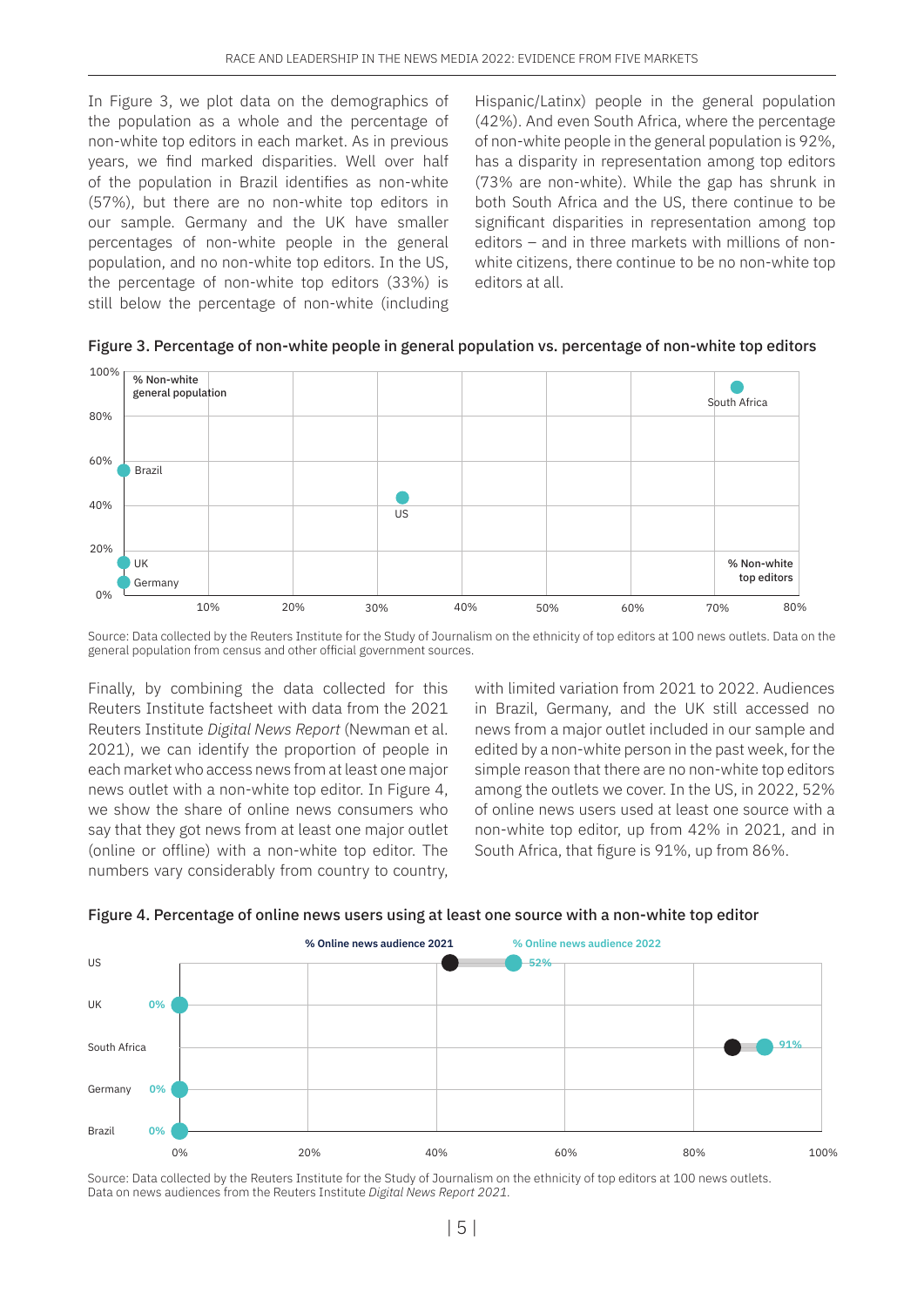### Conclusion

In this Reuters Institute factsheet we have analysed the racial breakdown of top editors at a strategic sample of 100 major online and offline news outlets in five different markets across four continents. In a year in which many journalists and citizens continue to call for the news media to reckon with historical and current structural inequalities, including around race and racism, we find an increase in the number of non-white top editors in two of the countries covered. But it continues to be the case that there are no nonwhite top editors in our sample of brands in three other countries.

Overall, as in previous years, we find that white people are significantly over-represented among top editors relative to their share of the general population in all five countries, and non-white people are significantly under-represented.

Some individual news organisations clearly see this as a problem. As the *USA Today* writes in its annually updated diversity and inclusion data report, 'we must build and sustain a workforce that is reflective of the diversity in the communities we serve'.<sup>2</sup> It is also clear that many leaders in news media recognise that the industry as a whole, and many individual organisations, fall short of this aspiration. Among those surveyed in one recent study, only 38% of senior industry leaders said they felt their organisation was doing a good job in terms of ethnic diversity, and addressing a lack of ethnic diversity in their organisations was identified as the single most important priority in terms of improving diversity by a plurality of respondents (Cherubini et al. 2021).

Whether the industry as a whole delivers on this priority when it comes to top editors is something we will examine again when we repeat this analysis in 2023, as we continue to track developments in race and equality among top editors across the world.

## References

- Arboine, N. 2020. 'I'm a Black Journalist in the UK. That Simple Fact Still Makes Me Unusual', *Guardian.* [https://www.theguardian.com/](https://www.theguardian.com/commentisfree/2020/sep/02/black-journalist-uk-media-diversity-white) [commentisfree/2020/sep/02/black-journalist-uk](https://www.theguardian.com/commentisfree/2020/sep/02/black-journalist-uk-media-diversity-white)[media-diversity-white](https://www.theguardian.com/commentisfree/2020/sep/02/black-journalist-uk-media-diversity-white) (accessed Mar. 2022).
- Boytchev, H., Horz, C., and Neumüller, M. 2020. *Viel Wille, kein Weg: Diversity im deutschen Journalismus.* Cologne: Neuen deutschen Medienmacher\*innen.
- Callison, C., and Young, M. L. 2019. *Reckoning: Journalism's Limits and Possibilities.* Oxford: Oxford University Press.
- Chakravartty, P., Kuo, R., Grubbs, V., and McIlwain, C. 2018. '#CommunicationSoWhite', *Journal of Communication,* 68(2), 254–66.
- Cherubini, F., Newman, N., and Nielsen, R. K. 2021. *Changing Newsrooms 2021: Hybrid Working and Improving Diversity Remain Twin Challenges for Publishers.* Oxford: Reuters Institute for the Study of Journalism.
- Childers, N. 2020. 'The Moral Argument for Diversity in Newsrooms is Also a Business Argument – and you Need Both', NiemanLab. [https://www.](https://www.niemanlab.org/2020/11/the-moral-case-for-diversity-in-newsrooms-also-makes-good-business) [niemanlab.org/2020/11/the-moral-case-for](https://www.niemanlab.org/2020/11/the-moral-case-for-diversity-in-newsrooms-also-makes-good-business)[diversity-in-newsrooms-also-makes-good](https://www.niemanlab.org/2020/11/the-moral-case-for-diversity-in-newsrooms-also-makes-good-business)[business-sense/ \(](https://www.niemanlab.org/2020/11/the-moral-case-for-diversity-in-newsrooms-also-makes-good-business)accessed Mar. 2022).
- Clark, M. D. 2019. 'ASNE Newsroom Diversity Survey', News Leaders Association. (accessed Feb. 2022). [https://members.newsleaders.org/](https://members.newsleaders.org/newsroom_diversitysurvey) [newsroom\\_diversitysurvey.](https://members.newsleaders.org/newsroom_diversitysurvey)
- Douglas, O. 2021. 'The Media Diversity and Inclusion Paradox: Experiences of Black and Brown Journalists in Mainstream British News Institutions', *Journalism,* March. [https://doi.](https://doi.org/10.1177/14648849211001778) [org/10.1177/14648849211001778.](https://doi.org/10.1177/14648849211001778)
- Duffy, A. 2019. 'Out of the Shadows: The Editor as a Defining Characteristic of Journalism', *Journalism.* <https://doi.org/10.1177/1464884919826818>.
- Eddy, K., Selva, M., and Nielsen, R. K. 2022. *Women and Leadership in the News Media 2022: Evidence from Twelve Markets.* Oxford: Reuters Institute for the Study of Journalism.

<span id="page-5-0"></span><sup>2</sup> <https://eu.usatoday.com/story/news/2021/09/01/usatoday-diversity-newsroom-data/5658434001/>